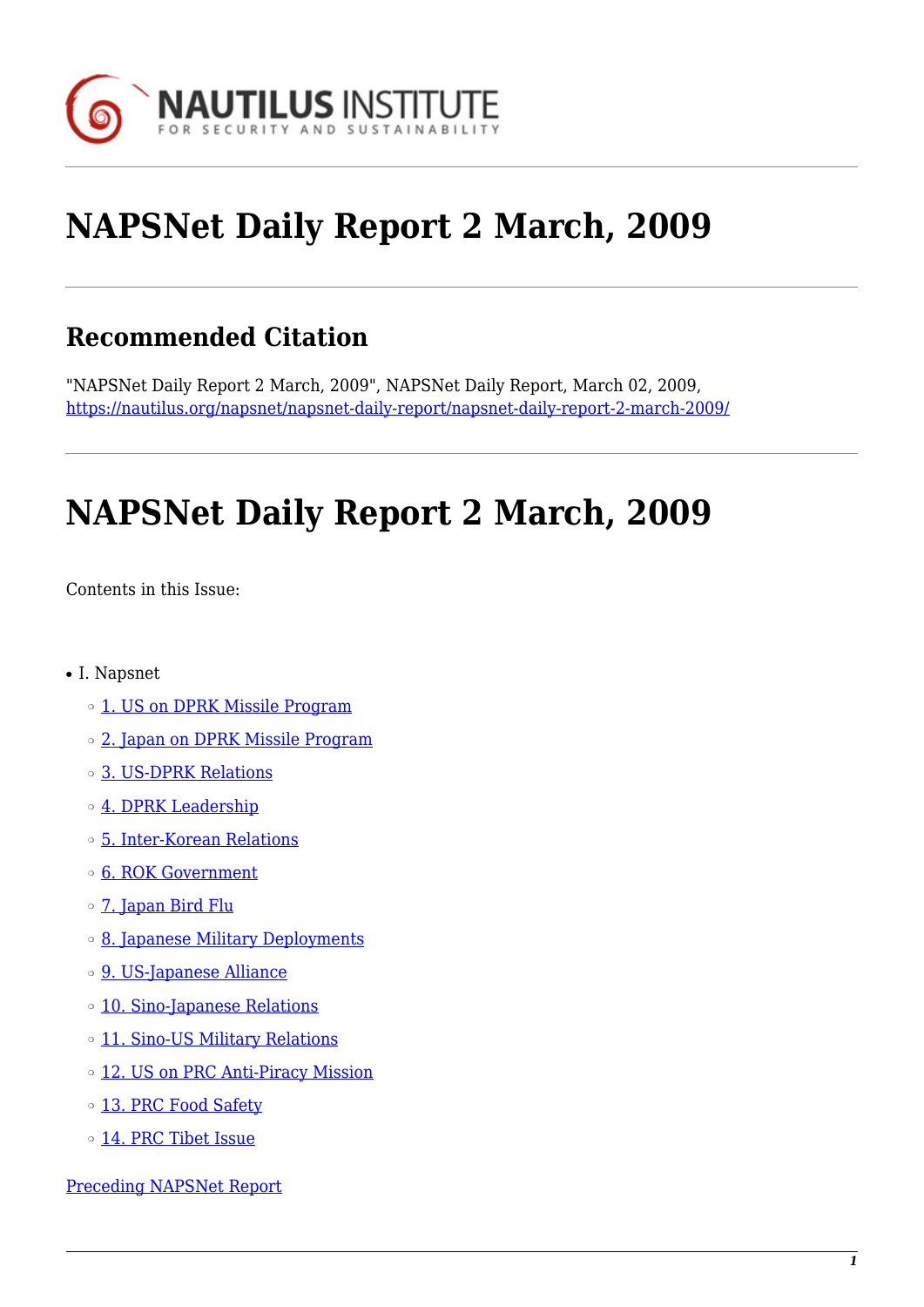#### **I. Napsnet**

### <span id="page-1-0"></span>**1. US on DPRK Missile Program**

Korea Herald ("'US READY TO SHOOT DOWN N.K. MISSILE'", 2009/02/28) reported that Admiral Timothy Keating, commander of U.S. forces in Asia and the Pacific, said that the U.S. military is prepared to shoot down any DPRK ballistic missile if President Barack Obama should give the order. "If a missile leaves the launch pad we'll be prepared to respond upon direction of the president," he said in an interview with ABC News. "I'm not a betting man but I'd go like 60/40, 70/30 that it will, they will attempt to launch a satellite. There's equipment moving up there that would indicate the preliminary stages of preparation for a launch. So I'd say it's more than less likely." "Should it look like it's not a satellite launch - that it's something other than a satellite launch - we'll be ready to respond," he said.

Associated Press ("'US WATCHING NK MISSILE MOVE CLOSELY'", 2009/03/02) reported that Admiral Mike Mullen, chairman of the US Joint Chiefs of Staff, said Sunday the United States is watching the DPRK even more closely these days because of reports the DPRK plans to test-fire a long-range missile. Mullen expressed hope on CNN's "State of the Union" that the DPRK would not be ``provocative." Noting that the North has launched missiles before, he said neither he nor Defense Secretary Robert Gates has made a recommendation about what to do if there is a launch. He said any recommendations and policy decisions will come based on the timing and what the DPRK does.

#### <span id="page-1-1"></span>[\(return to top\)](#page-0-0)

#### **2. Japan on DPRK Missile Program**

Asahi Shimbun (Toru Higashioka, "JAPAN WARNS NORTH KOREA ON SATELLITE LAUNCH", Tokyo, 2009/03/02) reported that Japanese Foreign Minister Hirofumi Nakasone said Sunday that even a satellite launch by the DPRK would constitute a violation of a U.N. Security Council resolution. "Even if a satellite was launched or even if North Korea explains that (the missile) was a satellite, it would be a clear violation of the Security Council resolution and we strongly ask North Korea to exercise restraint," Nakasone said.

<span id="page-1-2"></span>[\(return to top\)](#page-0-0) 

#### **3. US-DPRK Relations**

Agence France-Presse (Jun Kwanwoo, "NKOREA, UN COMMAND HOLD MILITARY TALKS ON EASING TENSIONS", Seoul, 2009/03/02) reported that the DPRK and the US-led United Nations Command on Monday began military talks aimed at easing border tensions, their first such meeting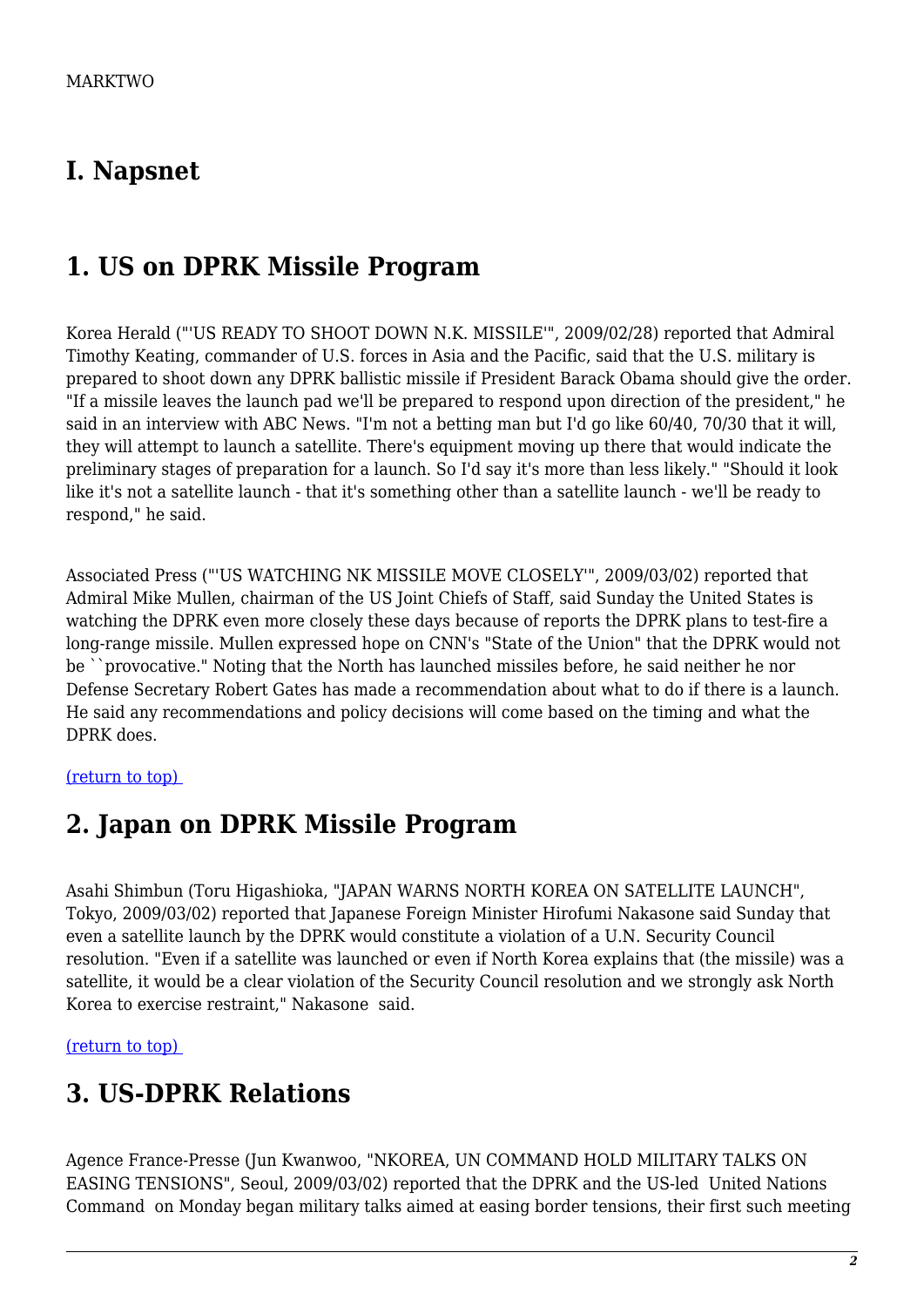in more than six years, the UN Command said. The UN Command, in what it described as a "positive" move, said the DPRK had requested the meeting "to discuss tension reduction." "These talks can be useful in building trust and preventing misunderstanding as well as introducing transparency regarding the intentions of both sides," it said in a statement.

Associated Press ("NKOREA WARNS AGAIN OF CONFLICT ON KOREAN PENINSULA", Seoul, 2009/02/28) reported that the DPRK on Saturday accused the U.S. military of making provocative moves along the DMZ. The U.S. provocations "at a time when the North-South relations are inching close to the brink of a war may touch off unpredictable military conflicts," the DPRK military said in a message sent to the ROK, according to the Korean Central News Agency . "If the U.S. forces keep behaving arrogantly ... the Korean People's Army will take a resolute counteraction." The ROK Defense Ministry dismissed the accusation as groundless, calling the U.S. military moves "legitimate activities".

<span id="page-2-0"></span>[\(return to top\)](#page-0-0) 

# **4. DPRK Leadership**

Dong-A Ilbo ("RUMORS SPREAD OF KIM JONG UN AS HEIR APPARENT", Seoul, 2009/03/02) reported that conservative newsletters in the ROK specializing in DPRK affairs Sunday said Kim Jong-un, the youngest son of DPRK leader Kim Jong-il, is the heir apparent. Rumors are also swirling that the son threw a party Feb. 16 for high-ranking military officials to mark his father's 67th birthday.

Yonhap ("FLURRY OF ACTIVITY BY N. KOREAN LEADER KIM IN NORTHERN CITY OF MANPHO", Seoul, 2009/03/01) reported that DPRK leader Kim Jong-il visited the country's northern city of Manpo where he provided field guidance at various places. The trip began with a visit to a smeltery in the city just south of the DPRK-PRC border, according to a report by the Korean Central News Agency (KCNA). The report did not provide any specific details of the trip, including when it was taken or how long it lasted. Unlike his other trips where he usually inspects only one or two places, the visit included stops in at least three other places.

<span id="page-2-1"></span>[\(return to top\)](#page-0-0) 

### **5. Inter-Korean Relations**

Chosun Ilbo ("LEE STRESSES COMMITMENT TO PACTS WITH N.KOREA", Seoul, 2009/03/02) reported that ROK President Lee Myung-bak at a ceremony marking the 90th anniversary of the March 1 Independence Movement on Sunday said, "South and North Korea have agreed to seek peaceful coexistence and co-prosperity, while recognizing and respecting each other. I am going to respect these inter-Korean agreements." Lee said he is "not negative" toward two inter-Korean agreements negotiated by the previous administrations.

Joongang Ilbo ("PRESIDENT CALLS ON NORTH TO RETURN TO NEGOTIATIONS", Seoul, 2009/03/02) reported that ROK President Lee Myung-bak urged the DPRK Sunday to come to the negotiating table instead of threatening the peace. In a speech to mark the 90th anniversary of the Korean independence movement, Lee said, "South and North Korea need to start discussions soon.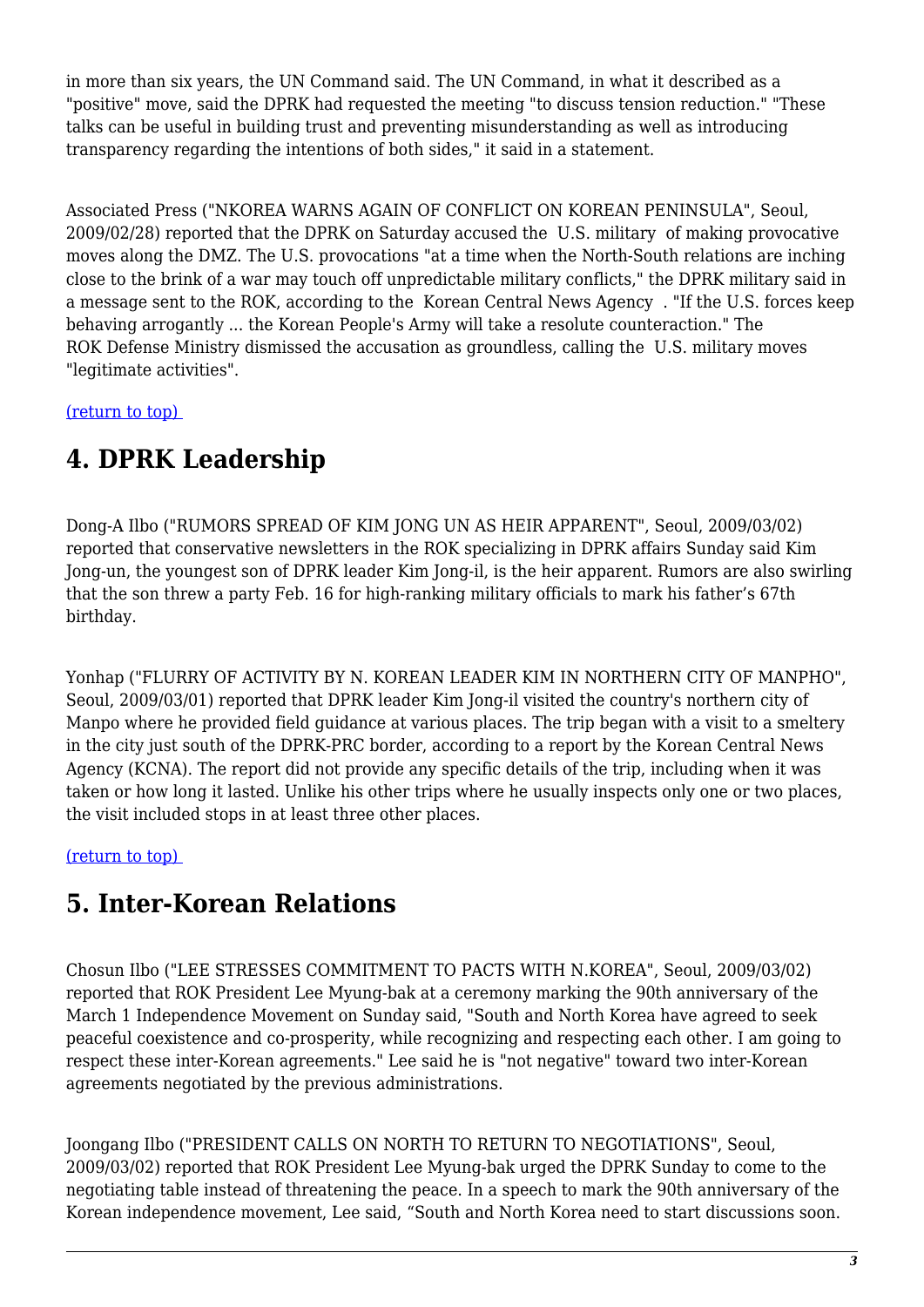The door to unconditional dialogue remains open." "South Korea is one that is most concerned with North Koreans' lives and happiness," Lee said. "What really protects the North is not a nuclear weapon or a missile but cooperation with South Korea and the international community," Lee said.

Yonhap ("SEOUL DENIES STUDENT TRIP TO NORTH", Seoul, 2009/02/28) reported that the ROK Unification Ministry rejected a request by the three student activists seeking to visit the DPRK. The students are members of an ROK civic committee aimed at implementing inter-Korean summit accords. They were scheduled to meet their DPRK counterparts in Pyongyang to discuss annual celebrations for the June 15 summit agreement reached in 2000. "The government decided to withhold approval, considering the students' previous activities and the current state of inter-Korean relations," ministry spokesman Kim Ho-nyoun told reporters.

<span id="page-3-0"></span>[\(return to top\)](#page-0-0) 

#### **6. ROK Government**

Arirang News ("CHIEF NUCLEAR NEGOTIATOR TO BECOME DEPUTY NIS DIRECTOR", Seoul, 2009/03/02) reported that Kim Sook, the ROK's chief envoy to the six-party nuclear talks, has been tapped as first deputy director of the National Intelligence Service in charge of international affairs. Kim is a career diplomat and has served as the ROK's top nuclear negotiator for the past 10 months.

<span id="page-3-1"></span>[\(return to top\)](#page-0-0) 

# **7. Japan Bird Flu**

Asahi Shimbun ("AICHI BIRD FLU WAS WEAK VIRULENT TYPE", Tokyo, 2009/03/02) reported that the highly pathogenic bird flu virus detected last week at a quail farm in Toyohashi, Aichi Prefecture, was identified as the attenuated H7N6 type, the farm ministry said Sunday. The ministry and the Aichi prefectural government plan to let poultry farms in the area start shipping products again as early as today if their birds are confirmed to be free of the virus.

<span id="page-3-2"></span>[\(return to top\)](#page-0-0) 

### **8. Japanese Military Deployments**

Yomiuri Shimbun ("COLLECTIVE SELF-DEFENSE CONCEPT 'MUST BE REDEFINED'", Osaka, 2009/02/28) reported that Japan's right to collective self-defense should be reinterpreted in the context of strengthening Japan-U.S. relations, Shotaro Yachi, former administrative vice foreign minister, said Friday. Prime Minister Taro Aso's administration should pursue flexible realism in diplomacy, according to Yachi, who cited the Maritime Self-Defense Force's refueling mission in the Indian Ocean as an example of how such an approach can succeed.

<span id="page-3-3"></span>[\(return to top\)](#page-0-0) 

# **9. US-Japanese Alliance**

Asahi Shimbun ("OZAWA'S NATIONAL SECURITY COMMENT CAUSES A STIR", Tokyo, 2009/03/02)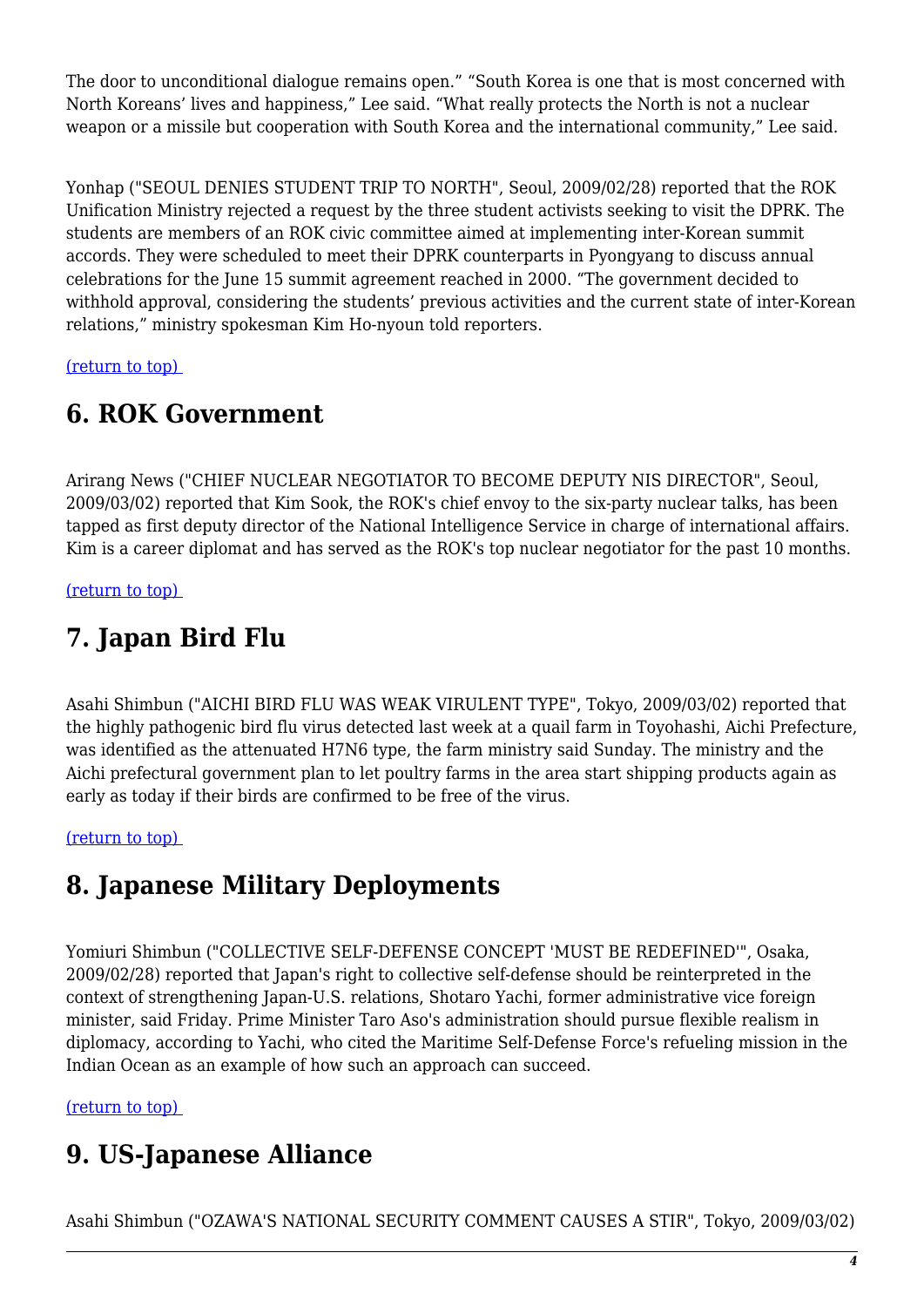reported that Ichiro Ozawa, president of Minshuto (Democratic Party of Japan), on Friday defended his remarks that U.S. troops were not needed in Japan. Ozawa said, "If Japan fulfilled its role for the defense of Japan as much as possible, the burden placed on the U.S. military would decline, wouldn't it? I only said what I think is a very natural thing." "Since I am not yet in control of the government, I will have to discuss such specific matters with the United States after we gain control of the government," he said.

<span id="page-4-0"></span>[\(return to top\)](#page-0-0) 

# **10. Sino-Japanese Relations**

Asahi Shimbun (Toru Higashioka, "JAPAN, CHINA TO DISCUSS EXTRADITION", Tokyo, 2009/02/28) reported that Japan and the PRC will likely agree to start negotiations on extraditing suspects and transferring convicts, as well as on cooperation in search and rescue operations in the East China Sea, government sources said. The treaty would reduce the burden on Japanese prisons and help Chinese convicts rehabilitate themselves through prison terms in their own country, Japanese officials said. The planned accord on search and rescue operations would help realize a previous agreement to turn the East China Sea into a "sea of peace, cooperation and friendship" for the two countries, Japanese officials said.

Associated Press ("JAPAN, CHINA DISCUSS GAS RESERVE DEVELOPMENT", Beijing, 2009/02/28) reported that Japan's Foreign Minister Hirofumi Nakasone met with his PRC counterpart Yang Jiechi Saturday. Nakasone said the two countries should lead regional initiatives to battle the financial crisis and stimulate trade, Japanese Foreign Ministry spokesman Kazuo Kodama said. "As Japan-China relations are now confronted with some difficulties, I would like to communicate with China on how to advance the ties," Nakasone said, according to Xinhua News Agency. The two sides avoided inflaming tensions over a disputed East China Sea island chain, but they agreed their conflicting claims should not undermine their overall relationship, Kodama said. They also agreed that Japanese Prime Minister Taro Aso will visit the PRC this year, he said.

#### <span id="page-4-1"></span>[\(return to top\)](#page-0-0)

### **11. Sino-US Military Relations**

Washington Post (Maureen Fan, "U.S., CHINA TALKS END WITH PLANS FOR MORE", Beijing, 2009/03/01) reported that the PRC and the Obama administration concluded their first military consultations Saturday without setting a timetable for high-level exchanges while agreeing to begin working-level talks Monday. "These were the best set of talks that I have ever been part of," said David Sedney, deputy assistant secretary of defense for East Asia, who co-chaired the annual Defense Policy Coordination Talks. "Not because we pretended that everything was fine and everything was resolved, but because we worked very seriously to address the obstacles while at the same time engaging in some discussions in some of the new areas like counterpiracy."

#### <span id="page-4-2"></span>[\(return to top\)](#page-0-0)

### **12. US on PRC Anti-Piracy Mission**

Associated Press (Christopher Bodeen, "US PRAISES CHINA ANTI-PIRACY ROLE OFF SOMALIA",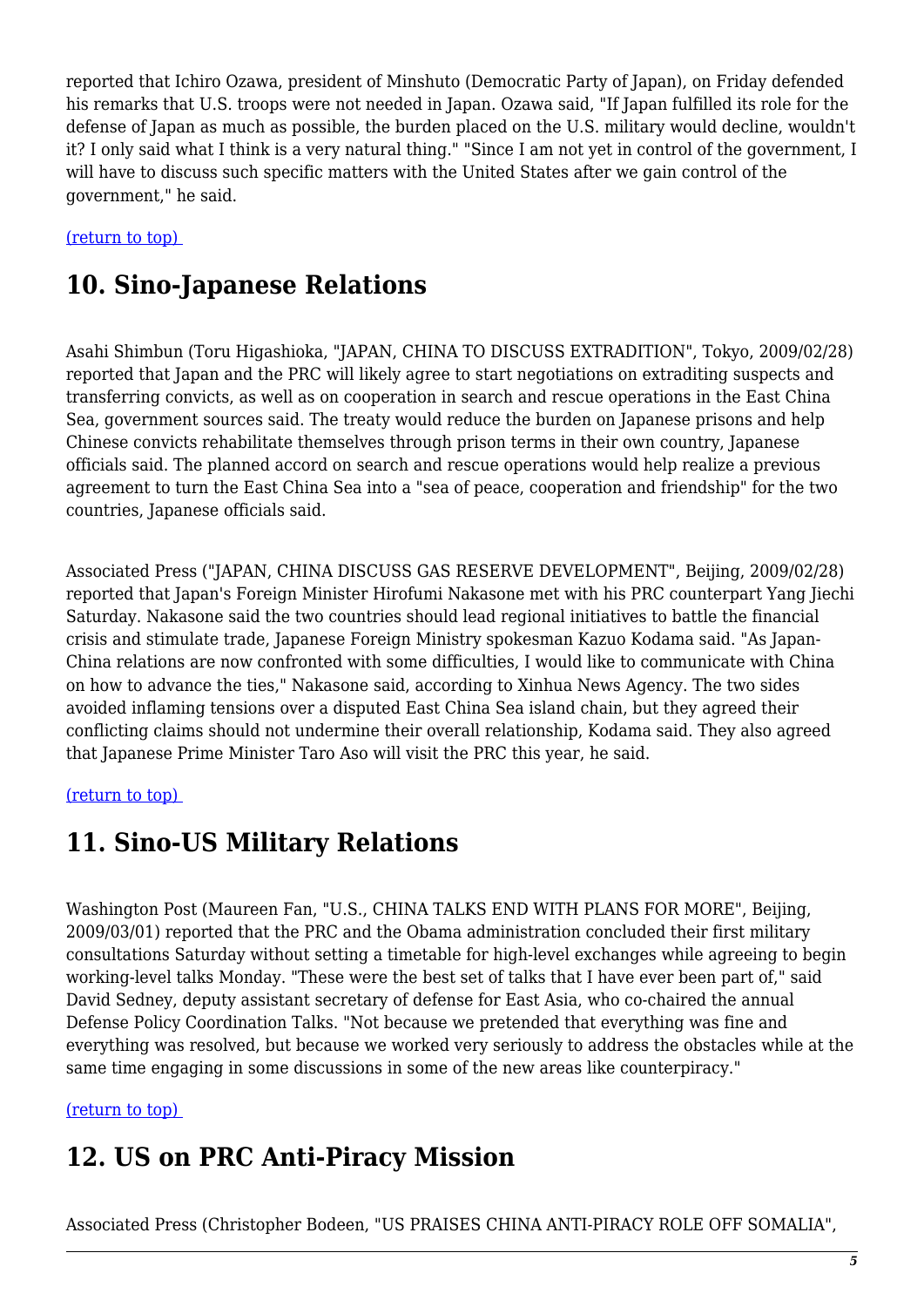Beijing, 2009/02/28) reported that U.S. Deputy Assistant Secretary of Defense David Sedney praised the PRC's contribution to anti-piracy efforts off the coast of Somalia on Saturday. "The work they've done has been highly professional, it's been highly effective, and it's been very well coordinated with the United States and the other navies that are working there," Sedney said.

<span id="page-5-0"></span>[\(return to top\)](#page-0-0) 

# **13. PRC Food Safety**

Associated Press ("CHINA SAYS FOOD SAFETY SITUATION STILL GRIM", Beijing, 2009/03/02) reported that the PRC enacted a new food safety law Saturday, promising tougher penalties for makers of tainted products. The PRC Health Ministry said Monday, "At present, China's food security situation remains grim, with high risks and contradictions popping out," adding that it cannot afford "even the slightest relaxation over supervision."

<span id="page-5-1"></span>[\(return to top\)](#page-0-0) 

### **14. PRC Tibet Issue**

Reuters (Emma Graham-Harrison, "CHINA'S GRIP ON TIBET TIGHT, BUT OPTIONS LIMITED", Beijin, 2009/03/02) reported that the PRC's campaign to cauterize short-term dissent is fuelling a new level of Tibetan resentment and distrust. "The Communists know they are faced with major problems in Tibet, but unfortunately they are not looking at the root cause of the problem," said Tsering Shakya, a Tibet expert and research chair at the University of British Columbia . "People are really very much galvanized by the idea that the Chinese government will not listen to them. There is clearly a consensus in the (Tibetan) community that they have to take matters into their own hands."

Associated Press (Henry Sanderson, "TIBETAN MONK REPORTEDLY SET HIMSELF ON FIRE", Beijing, 2009/02/28) reported that a Tibetan Buddhist monk doused himself with gasoline and set himself ablaze in western China in an apparent protest against government restrictions on religion, and security forces shot him, international Tibetan advocacy groups reported Saturday. The monk, identified as Tapey, was shot Friday afternoon in the Tibetan county of Aba in Sichuan province.

Reuters ("TIBETAN MONKS PROTEST IN RESTIVE WESTERN CHINA - REPORT", Beijing, 2009/03/01) reported that about 50 Tibetan monks demonstrated outside the Sey Monastery in an ethnic Tibetan part of Sichuan province after they were banned from holding a traditional New Year's prayer ceremony on Sunday, the Students for a Free Tibet group said. Earlier, a large group of monks had streamed into their main temple hall to hold banned Monlam Chenmo prayers, a key part of ceremonies to mark the Tibetan New Year, but those were broken up, said the group's executive director Lhadon Tethong. As they left the hall some went onto the street where they shouted slogans calling for religious freedom. Police stopped the protests, the monastery is now sealed and there is a heavy police presence, Tethong said, citing witnesses.

#### [\(return to top\)](#page-0-0)